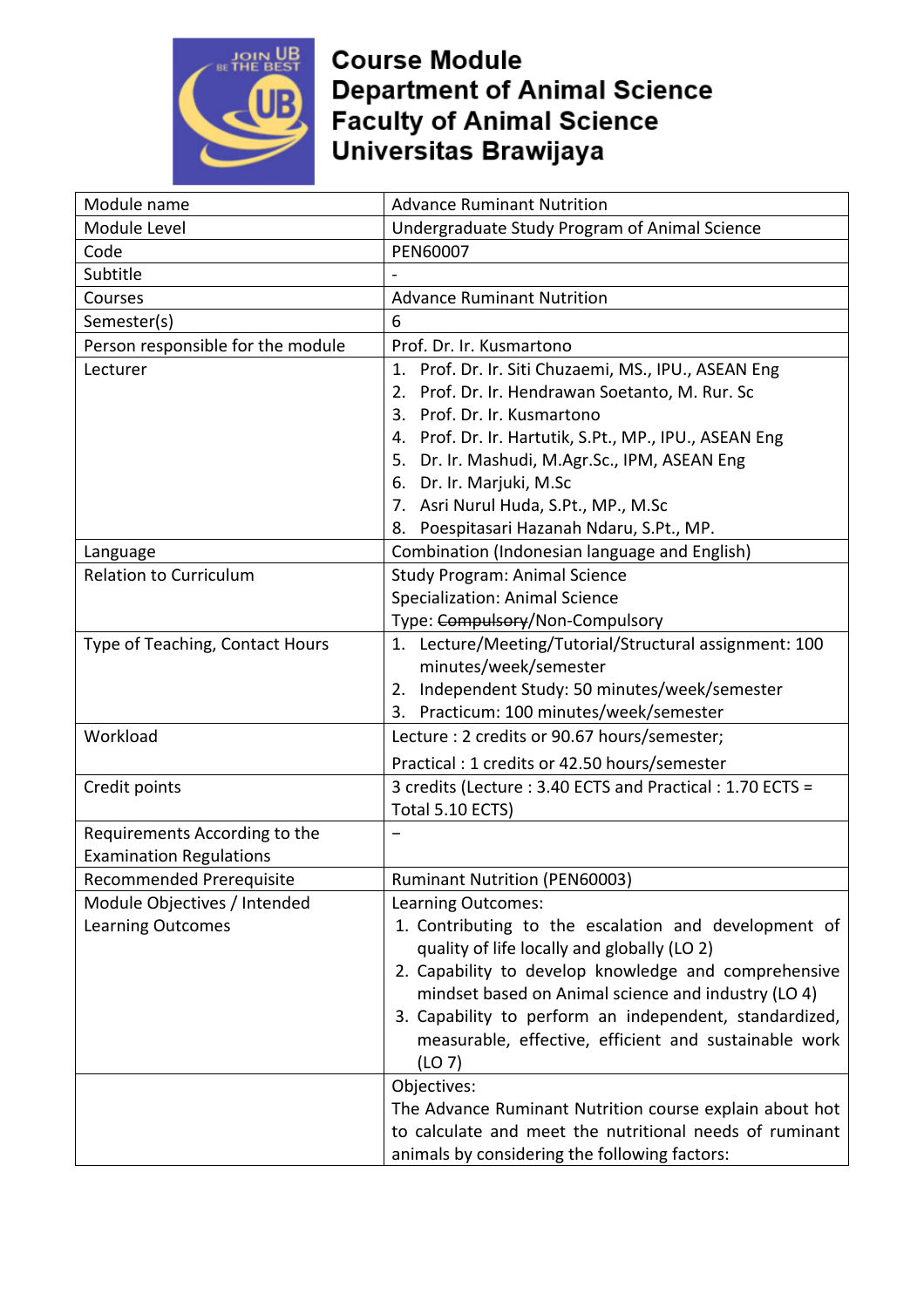

|         | Types of animals (sheep, goats, beef cattle, and<br>dairy cows) |
|---------|-----------------------------------------------------------------|
|         | Physiological status (newborn ruminants, post-                  |
|         | weaning, virgin, pregnant, dry, and breastfeeding)              |
|         | Raising purposes (breeding, fattening, working)                 |
|         | Knowledge:                                                      |
|         | Able to understand how to calculate and meet the                |
|         | nutritional needs of ruminant animals by considering the        |
|         | following factors:                                              |
|         | Types of animals (sheep, goats, beef cattle, and                |
|         | dairy cows)                                                     |
|         | Physiological status (newborn ruminants, post-                  |
|         | weaning, virgin, pregnant, dry, and breastfeeding)              |
|         | Raising purposes (breeding, fattening, working)                 |
|         | <b>Skills</b>                                                   |
|         | Cognitive                                                       |
|         | Able to understand the principle of calculating the             |
|         | nutritional needs of ruminant animals by considering the        |
|         | following factors:                                              |
|         | Types of animals (sheep, goats, beef cattle, and                |
|         | dairy cows)                                                     |
|         | Physiological status (newborn ruminants, post-                  |
|         | weaning, virgin, pregnant, dry, and breastfeeding)              |
|         | Raising purposes (breeding, fattening, working)                 |
|         | Phsycomotoric                                                   |
|         | Able to calculate and meet the nutritional needs of             |
|         | ruminant animals by considering the following factors:          |
|         | Types of animals (sheep, goats, beef cattle, and                |
|         | dairy cows)                                                     |
|         | Physiological status (newborn ruminants, post-                  |
|         | weaning, virgin, pregnant, dry, and breastfeeding)              |
|         | Raising purposes (breeding, fattening, working)                 |
|         | Competences                                                     |
|         | Able to implement the concept of feed budgeting in              |
|         | managing the potential of feed resources to ensure the          |
|         | fulfillment of nutritional needs throughout the year and        |
|         | achieving the production target of ruminant animals based       |
|         | on their raising purposes                                       |
| Content | 1. Methods for determining the nutritional needs of             |
|         | ruminant animals.                                               |
|         | 2. Introduction to feeding systems accompanied<br>by            |
|         | examples.                                                       |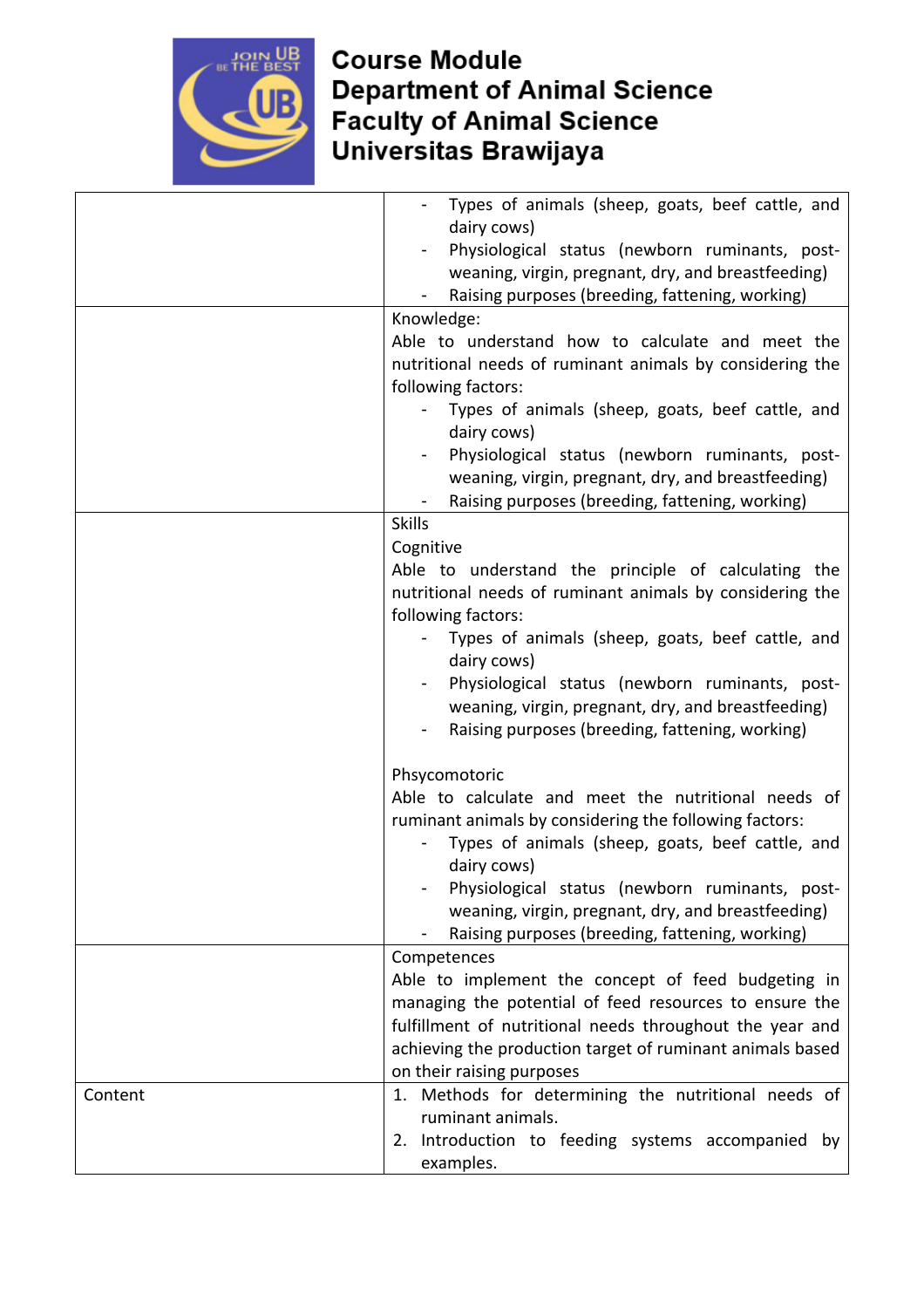

|                                           | 3. Steps to calculate nutrient needs (energy, protein, and             |
|-------------------------------------------|------------------------------------------------------------------------|
|                                           | fiber content) and fulfillment of nutritional needs for                |
|                                           | sheep                                                                  |
|                                           | 4. Steps to calculate nutritional needs (energy, protein,              |
|                                           | and fiber content) and fulfillment of nutritional needs                |
|                                           | for goats                                                              |
|                                           | 5. Steps to calculate nutritional needs (energy, protein,              |
|                                           | and fiber content) and fulfillment of nutritional needs                |
|                                           | for beef cattle                                                        |
|                                           | Steps to calculate nutritional needs (energy, protein,<br>6.           |
|                                           | and fiber content) and fulfill nutritional needs for dairy             |
|                                           | cattle                                                                 |
|                                           | 7. Steps to calculate nutritional needs (energy, protein,              |
|                                           | and fiber content) and fulfillment of nutritional needs                |
|                                           | for working animals                                                    |
|                                           | 8. Development of the concept of Feed Budgetting in                    |
|                                           | allocating feed resources                                              |
|                                           | 9. Feed supply and demand model                                        |
|                                           | 10. Feeding strategy for defined production targets                    |
|                                           | 11. Simple cost and benefits calculation                               |
| <b>Study and Examination Requirements</b> | Examination requirements: A minimum of 80%<br>$\overline{\phantom{0}}$ |
| and Forms of Examination                  | attendance to attend the final exam                                    |
|                                           | The forms of the test: Multiple Choice/Essay/Group                     |
|                                           |                                                                        |
|                                           | The Final Score Component:                                             |
|                                           | - 30% Midterm Exam,                                                    |
|                                           | 30% Final Exam,                                                        |
|                                           | 30% Practicum,<br>$\overline{\phantom{0}}$                             |
|                                           | 5% Structured Assignments                                              |
|                                           | 5 % Quiz                                                               |
|                                           |                                                                        |
|                                           | $A:80 <$ Final Score $\leq 100$                                        |
|                                           | $B+$ : 75 < Final Score $\leq 80$                                      |
|                                           | $B:69 <$ Final Score $\leq 75$                                         |
|                                           | $C+$ : 60 < Final Score $\leq 69$                                      |
|                                           | $C: 55 <$ Final Score $\leq 60$                                        |
|                                           | $D: 50 <$ Final Score $\leq 55$                                        |
|                                           | $D+$ : 44 < Final Score $\leq$ 50                                      |
|                                           | $E: 0 <$ Final Score $\leq 44$                                         |
| Media Employed                            | Projector and screen, Zoom application, Google Classroom,              |
|                                           | e-book, WhatsApp Group                                                 |
| <b>Reading List</b>                       | Main                                                                   |